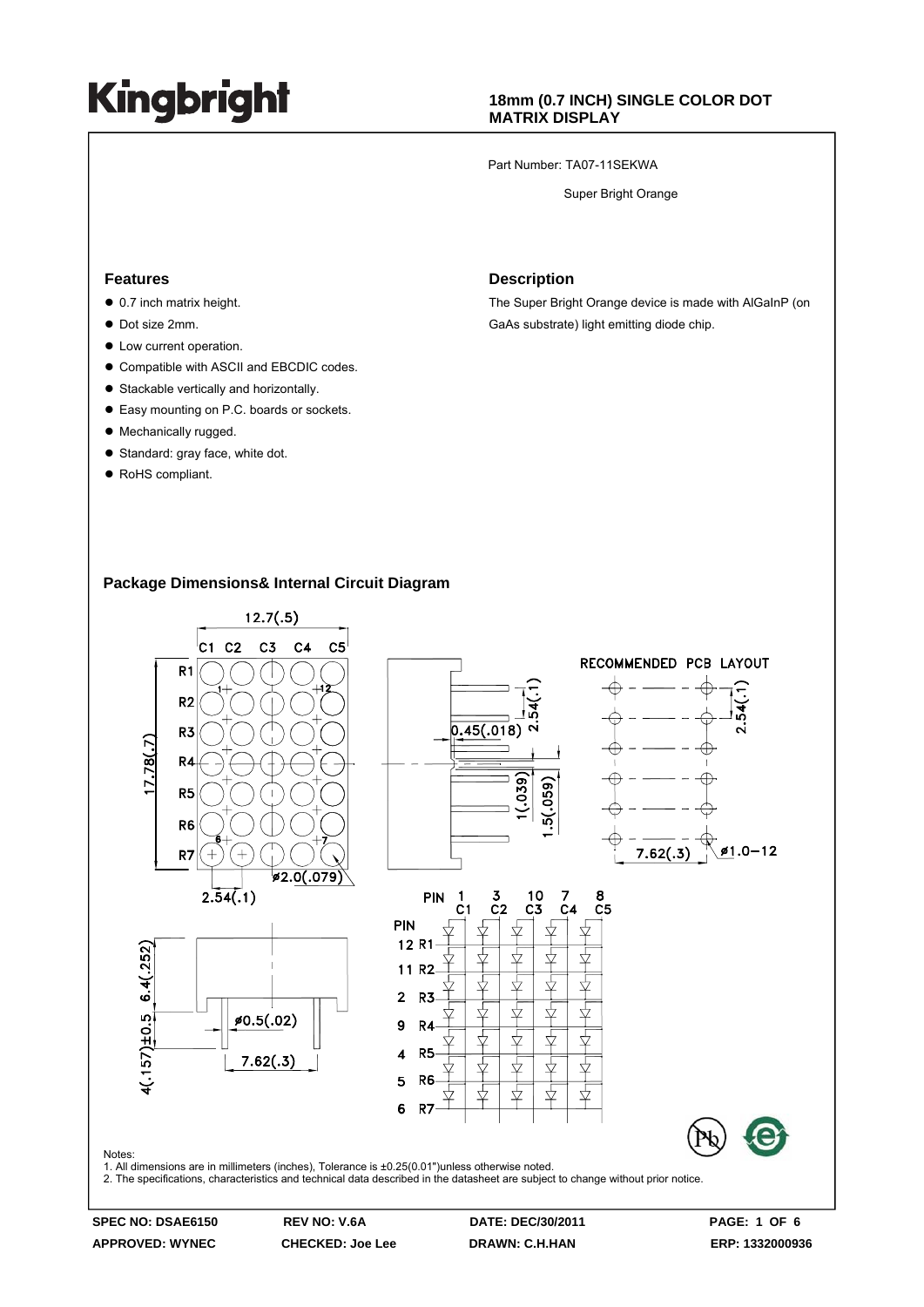| <b>Selection Guide</b> |                               |                |                        |        |                    |  |  |  |  |
|------------------------|-------------------------------|----------------|------------------------|--------|--------------------|--|--|--|--|
| Part No.               | <b>Dice</b>                   | Lens Type      | Iv (ucd) [1]<br>@ 10mA |        | <b>Description</b> |  |  |  |  |
|                        |                               |                | Min.                   | Typ.   |                    |  |  |  |  |
| TA07-11SEKWA           | Super Bright Orange (AlGaInP) | White Diffused | 52000                  | 120000 | Column Anode       |  |  |  |  |
|                        |                               |                | *21000                 | *42000 |                    |  |  |  |  |

Note:

1. Luminous intensity/ luminous Flux: +/-15%.

\* Luminous intensity value is traceable to the CIE127-2007 compliant national standards.

#### **Electrical / Optical Characteristics at TA=25°C**

| Symbol              | <b>Parameter</b>         | <b>Device</b>       | Typ. | Max. | <b>Units</b> | <b>Test Conditions</b> |
|---------------------|--------------------------|---------------------|------|------|--------------|------------------------|
| λpeak               | Peak Wavelength          | Super Bright Orange | 610  |      | nm           | $IF=20mA$              |
| <b>AD [1]</b>       | Dominant Wavelength      | Super Bright Orange | 601  |      | nm           | $IF=20mA$              |
| $\Delta\lambda$ 1/2 | Spectral Line Half-width | Super Bright Orange | 29   |      | nm           | $I = 20mA$             |
| С                   | Capacitance              | Super Bright Orange | 15   |      | рF           | $V_F = 0V$ ; f = 1MHz  |
| VF [2]              | <b>Forward Voltage</b>   | Super Bright Orange | 2.1  | 2.5  | V            | $IF=20mA$              |
| <b>IR</b>           | Reverse Current          | Super Bright Orange |      | 10   | uA           | $V_R = 5V$             |

Notes:

1.Wavelength: +/-1nm.

2. Forward Voltage: +/-0.1V. 3. Wavelength value is traceable to the CIE127-2007 compliant national standards.

#### **Absolute Maximum Ratings at TA=25°C**

| <b>Parameter</b>                                                      | <b>Super Bright Orange</b> | <b>Units</b> |  |
|-----------------------------------------------------------------------|----------------------------|--------------|--|
| Power dissipation                                                     | 75                         | mW           |  |
| DC Forward Current                                                    | 30                         | mA           |  |
| Peak Forward Current [1]                                              | 195                        | mA           |  |
| Reverse Voltage                                                       | 5                          | v            |  |
| Operating / Storage Temperature<br>$-40^{\circ}$ C To $+85^{\circ}$ C |                            |              |  |
| Lead Solder Temperature <sup>[2]</sup>                                | 260°C For 3-5 Seconds      |              |  |

Notes:

1. 1/10 Duty Cycle, 0.1ms Pulse Width.

2. 2mm below package base.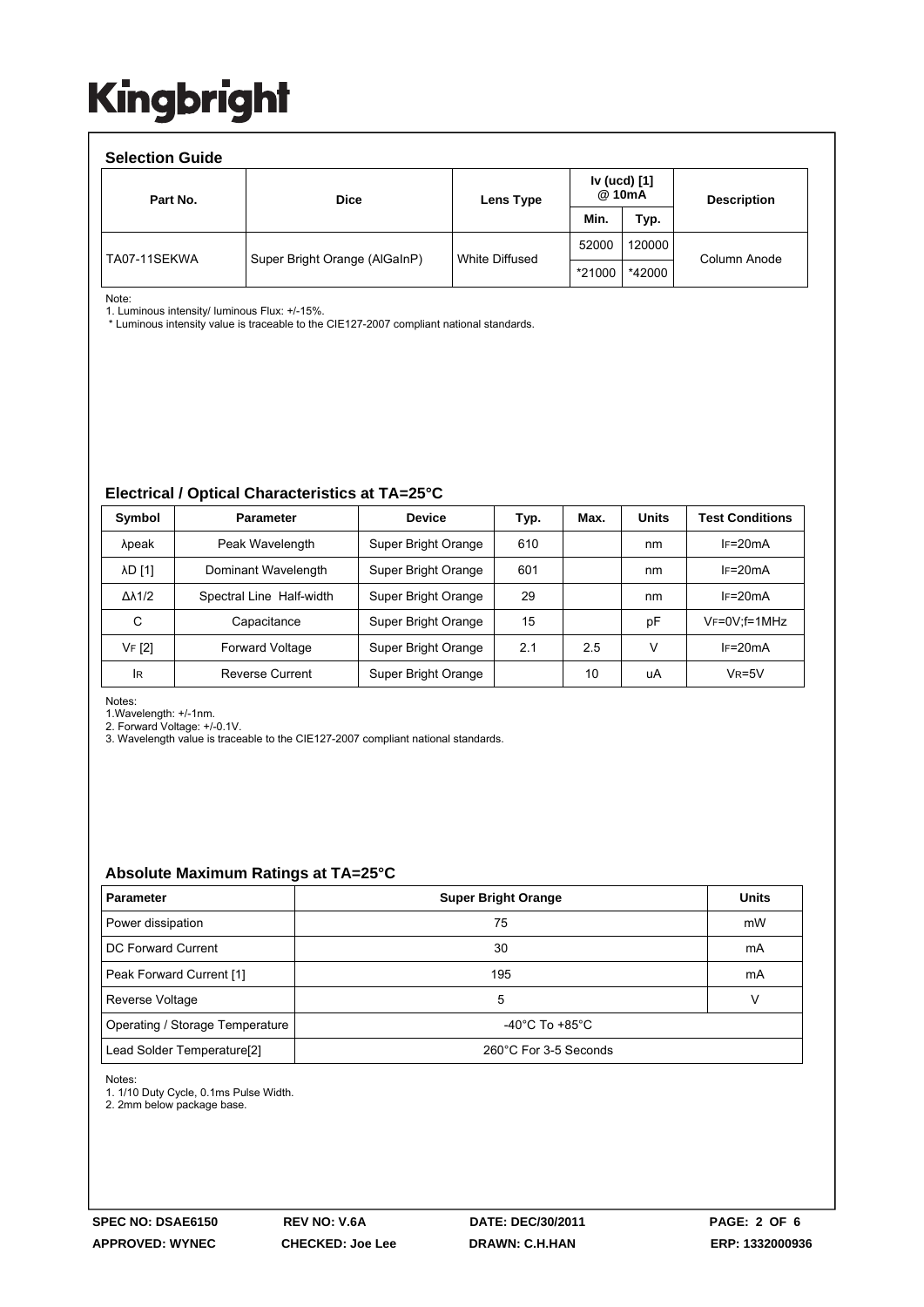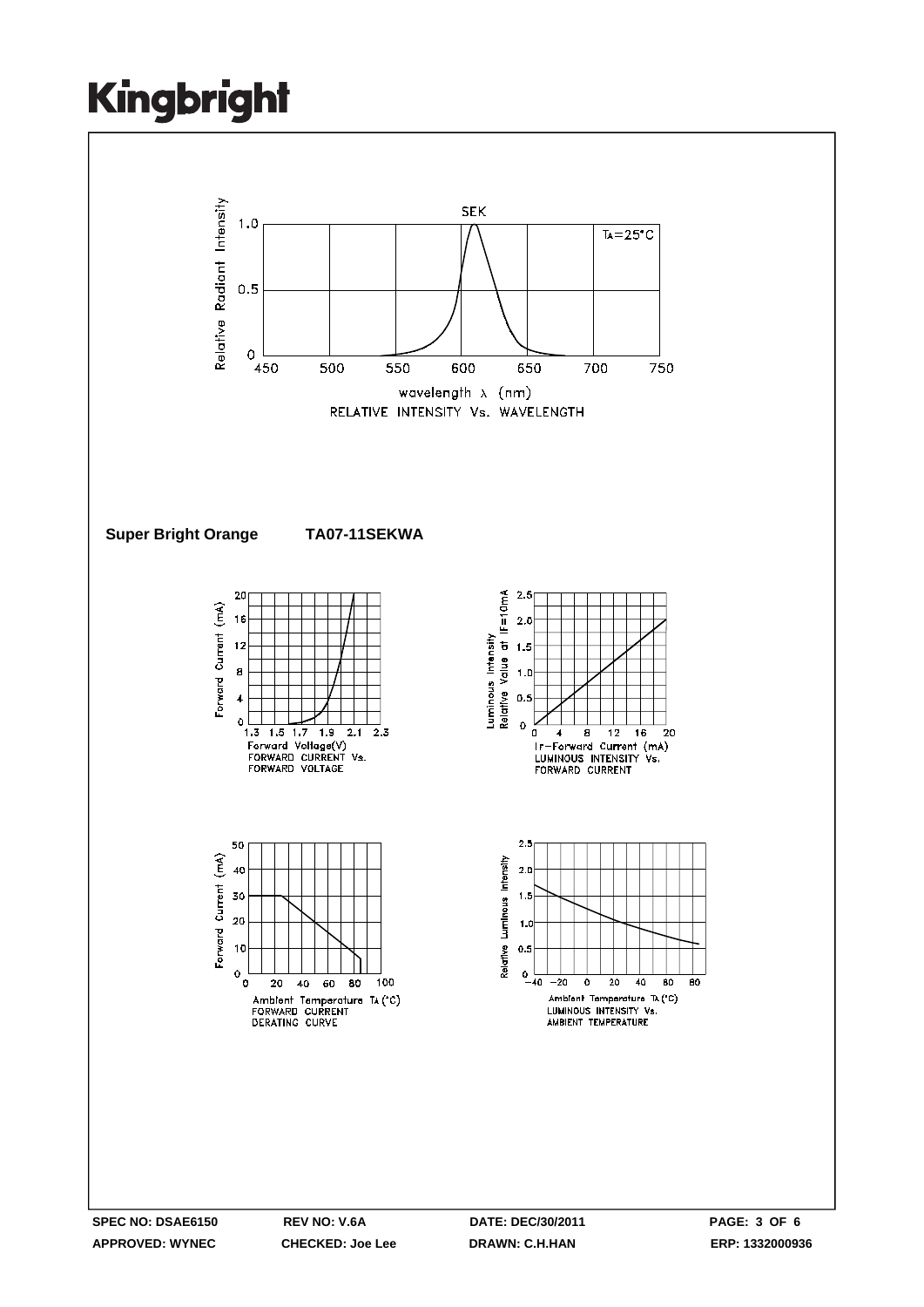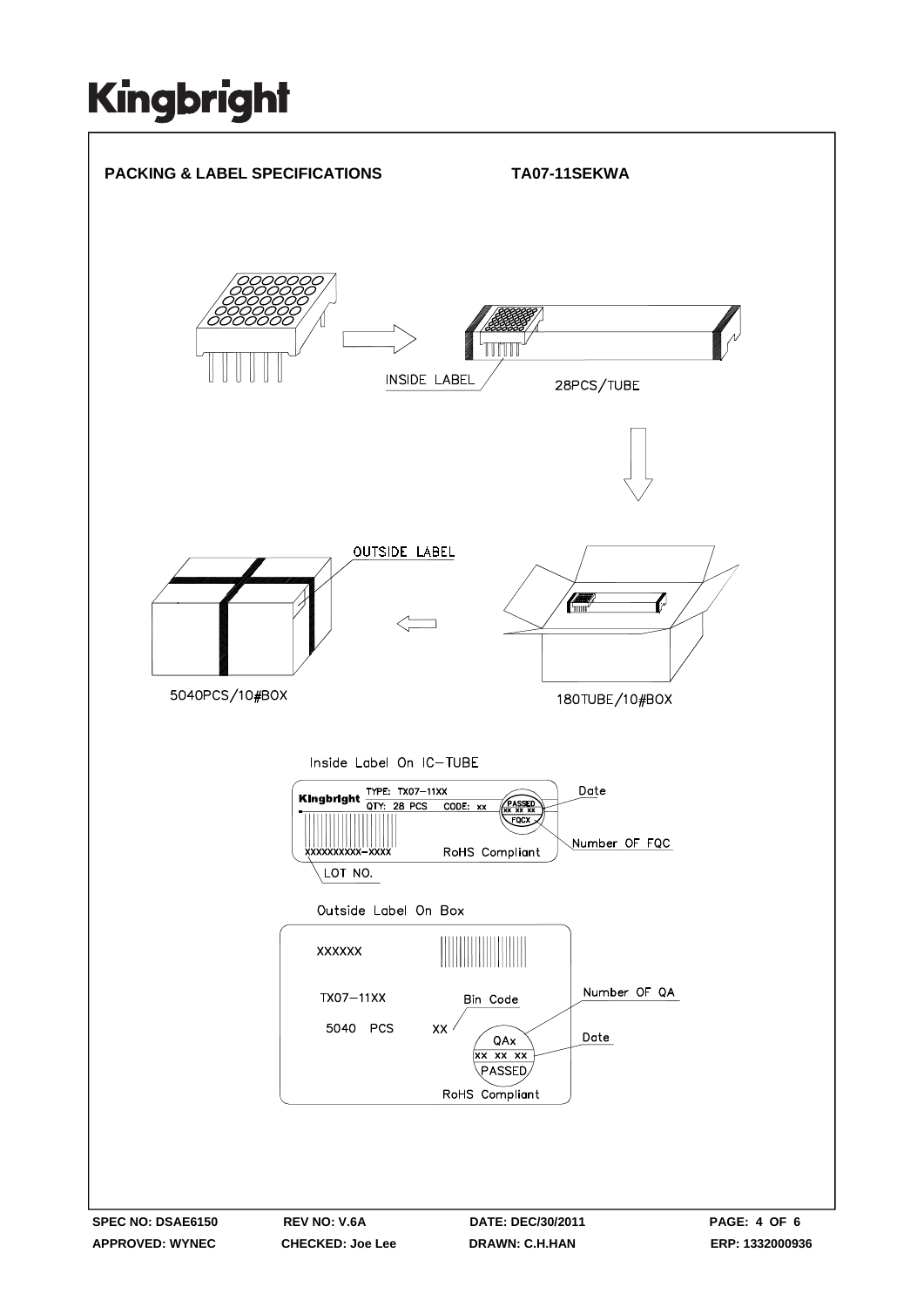